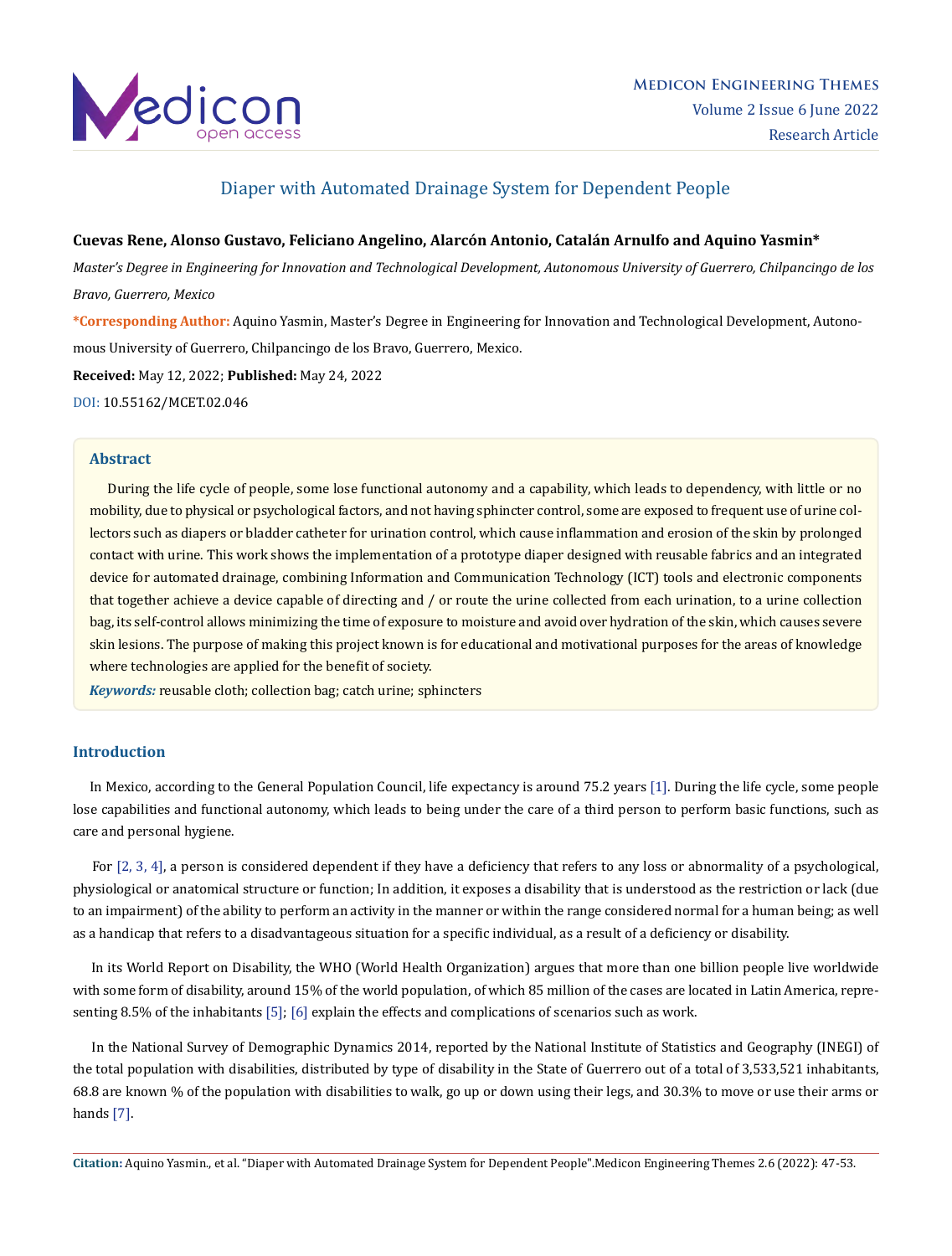People with disabilities or dependents who have little or no mobility, are regularly exposed to the frequent use of diapers or bladder catheter for sphincter control, in addition to being in charge of third parties for the regular change of the urine collector [8].

 In the research carried out, it is proposed that in order to reduce the prolonged time of exposure to urine moisture, a device is built that helps improve sphincter control in dependent people. The initiative is related to people who have difficulty with sphincter control; therefore, they require the use of urine collectors, bladder catheter or disposable diaper. That said, the exposed proposal consists of the design of a device that allows its reuse, drainage and automatic collection of urine by means of a collection bag.

 Therefore, the main objective of this project is to design and implement a diaper prototype that prevents prolonged contact with urine in dependent patients due to lack of mobility and thus avoid over hydration of the skin, which allows avoiding skin lesions; all of the above with the support of ICT.

 In addition, as specific objectives to be resolved, the selection of materials with characteristics for reuse and impacting in favor of the consumer are considered; In addition, that the savings for the consumer when compared to the existing single-use urine collection products, are low and have a positive impact on the family economy and with an ecological impact by proposing a reduction in products with an environmental impact.

 As a result of the present research developed, the most relevant theoretical aspects considered are described below, as well as information that entails a current state of the art.

 People who have little or no mobility to control sphincters are exposed to the frequent use of disposable diapers or urine collectors that increase the presence of erosion or inflammation of the skin [9].

 Adult humans typically produce about 1.5-2 liters of urine in a 24-hour period. Urine irritates the skin and overhydrates it, making it more vulnerable. It increases the PH (Potential Hydrogen) of the skin's acid mantle and increases the level of friction when wet skin slides over absorbent pads or bedding. There are several elements in urine that have been associated with a greater probability of causing damage to the skin, highlighting the duration of exposure to moisture [10].

 Incontinence-associated dermatitis (IAD) according to [11], it is defined as inflammation of the skin on contact with urine or fecal matter in the perineal region or perigenital skin. They are injuries related to health situations, in patients who are generally elderly, with some pathology associated with urinary or fecal incontinence, with the use of absorbent underwear and prolonged bed rest.

 The diaper model has evolved over the years, in the 40s only cloth diapers were used, in the 50s a new disposable diaper proposal emerged [12], making a search for modifications and new proposals , patent registration applications were detected, highlighting those considered most relevant based on the research carried out:

 The electronic device (Electronic Diaper) receives the signal from the connected detection cables through urine, passes the signal to the controller, which calculates and converts the signal to emit light, indicating that the diaper has been wet and needs to be cleaned. be replaced with a new one. However, it only emits the signal, so if the diaper is not replaced even with the signal emitted, the user will be exposed to prolonged wetting. In addition, it has the characteristic of being a single-use absorbent diaper, so it does not consider the environmental impact [13].

 Similarly, [14] highlights the urine detection device with adhesive tape and emitting sensor; In this inventive record, the idea is to apply a special adhesive tape on any type of diaper, compress or underpad normally used in medical centers, hospitals, residences and geriatrics. The strip tape is equipped with two longitudinal, parallel metal conductors, on which it is connected by superimposition to a 90 KΩ resistor, which is located at one end of the tape, which produces warnings through the LEDs, and transmits data via wireless connection. This proposal is very interesting, however, it repeats the same problem that, if there is no person nearby, even with activated LED warnings, the device could not be replaced and the person would be exposed to moisture for an indefinite period of time.

48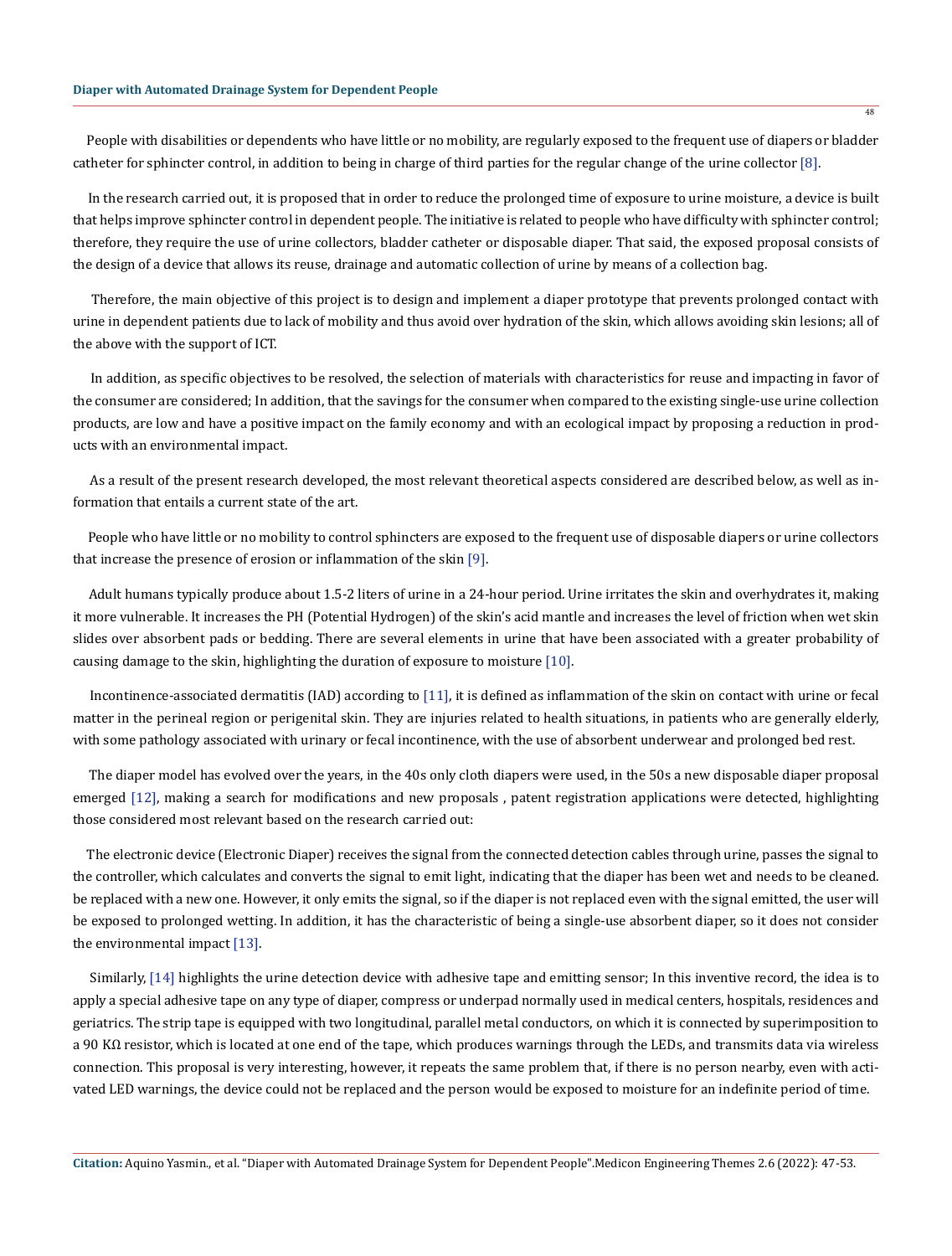The proposal made in the research presented in this article aims to address aspects that do not include as a whole the various options located so far in works such as those reviewed in: [15, 16, 17], to highlight part of the previous works reviewed.

 Therefore, the context of the research developed to achieve a prototype of a diaper with a drainage device supported by technologies and aimed at dependent people is explained, the use of technological tools applied to a prefabricated diaper with low environmental impact materials is highlighted. , and that is carried out with a physical and electronic design with own studies of those involved in the investigation.

 Therefore, the physical design has been a meticulous choice between various reusable fabrics with low environmental impact, some of them specially designed to contain the passage of liquids and be an excellent antimicrobial barrier to promote hygiene conditions during use.

 Regarding the electronic design, an interconnected device was taken into account capable of detecting moisture each time a urination occurs, which activates the mechanism to drain the urine, direct it and deposit it in the collection bag.

 The prototype developed here constitutes the first diaper with automated drainage, its self-control allows it to start and stop the draining process automatically, which allows minimizing the time of exposure to humidity, it also allows the reuse of the diaper, following the pertinent cleaning measures, for increased durability and optimum performance.

#### **Materials and Methods**

 To achieve a functional and comfortable design, an adjustable diaper was modeled that included a network system with electronic components to capture urination, following a layered structure:

 The first layer of the diaper appears to be made up of a waterproof fabric to prevent the passage of liquids, it consists of springs in the legs and waist, side snaps distributed in the 4 corners of the diaper, as can be seen in figure 1, added with a graduated bag urine collector (A), and a surgical silicone mold (B) which allows urination to be captured, in this space the stainless wiring is placed, which will be connected by means of the stored urine, thus obtaining the signal that is sent to the electronic circuit.



 Continuing, the last layer is placed on top, and it is composed of non-woven fabric type SMS (word composed of Spunbond plus Meltblown plus Spunbond) that according to [18] presents resistance to the passage of liquids, microbial resistance, does not accumulate heat or humidity, excellent air permeability; A circular strainer-type cut was made to capture urination and thus filter as quickly as possible.

 For the construction of the electronic design, an adaptable design proposal is made that consists of electronic components (as shown in figure 2), such as detection wiring arranged in such a way that, when in contact with urine, the signal is activated and is sent to the circuit, driving the pump control to route or direct the urine to a collection bag, this mechanism will automatically drain each urination, thus avoiding prolonged skin exposure to urine moisture. The voltage supply is covered by a 9 Volt rechargeable battery.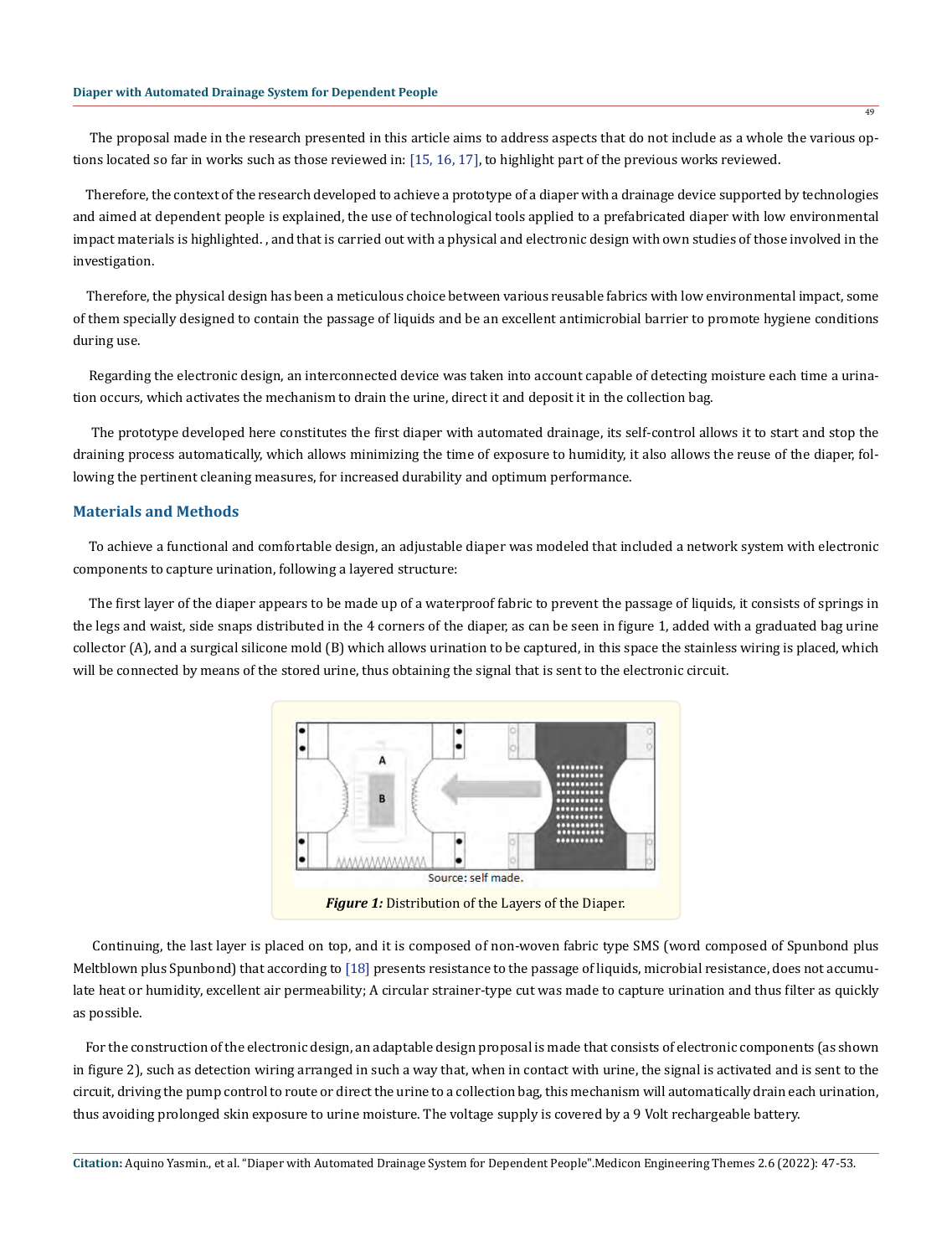

 $\overline{50}$ 

 Detailing Figure 2, the circuit uses the integrated ULN2803 as a base, which allows interconnecting the urine detection cables with the motor in charge of draining [19].

 The complete circuit shown in Figure 2 is constituted inside a casing (Figure 3 upper right part of Figure B) arranged on the side of the diaper, it is also available to be placed in the part of the body that is required.

 The functional prototype is shown in figure 3, as the specific distribution of the hoses and the urine collection bag carrying and distributing its capacity inside the diaper (A) or carrying the collection bag outside the diaper (B).



## **Results**

 For the initial tests, urine was replaced by simple water (which contains natural salts), considering that both are conductive liquids, a measure of 400ml of liquid was used and the number of holes in the strainer was varied (from 8x8 to 8x18 with jumps). 2) the previously performed, must specifically comply with the filtering of urine in the most efficient way possible, the times in minutes were recorded, for 6 different amounts of orifices, performing the same test 10 times and the estimated average of drained, it was observed that the time improves if the number of holes is increased, but the maximum number was reached with 8 x 17 that allowed to be carried out, with this it was possible to keep leaving exactly in the lower part of the intimate parts where the urination.

 The filtrate of the liquid of the first layer is captured instantly with a filtering time of around 1 to 3 seconds, and on average 1.46 minutes it takes to drain from the Silicone Mold towards the urine collection bag, thus obtaining a considerable minimum time for urine-patient contact. This allows exposure to moisture to be relatively short, thus meeting the goal of preventing skin damage.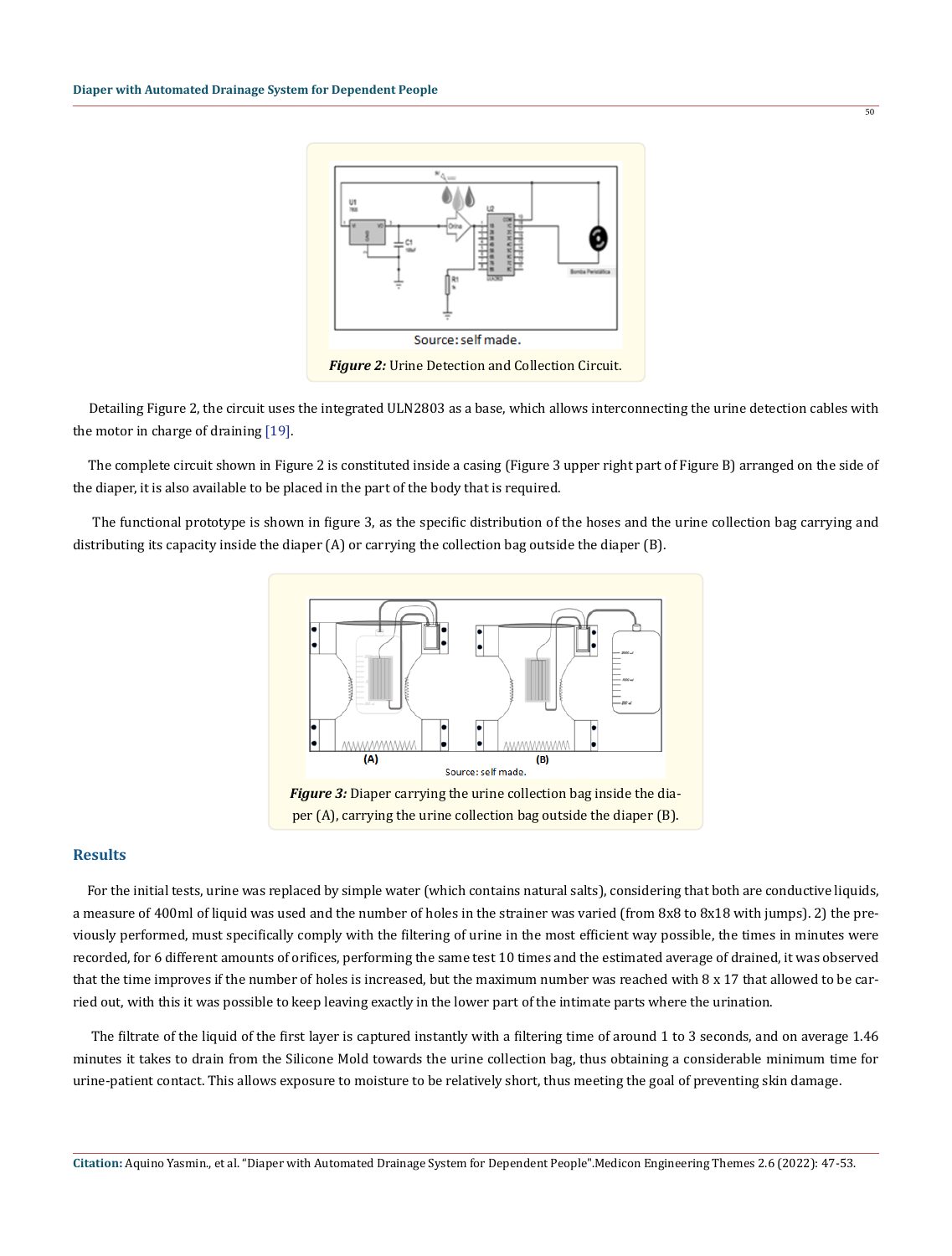## **Discussion**

 As part of the tests related to absorption, it was considered to work with a commercial brand of a disposable diaper in Mexico, comparing the results with the diaper prototype made, where the following results are obtained.

 20 minimum and maximum humidity measurements were made, pouring 200ml of water on the disposable diaper (as illustrated in figure 4), the maximum humidity found was 81%; It required approximately 50 to 70 minutes to lower the humidity from the maximum limit to the initial limit and the process is gradual to go down.



 Figure 5 shows the behavior of the tests carried out at the end of twenty repetitions for liquid uptake, in this way the maximum humidity that can be had in the applied commercial product can be averaged.



 In the same way, the same test is repeated 20 times, with the same amount by pouring 200ml of water on the designed diaper prototype, as illustrated in figure 6.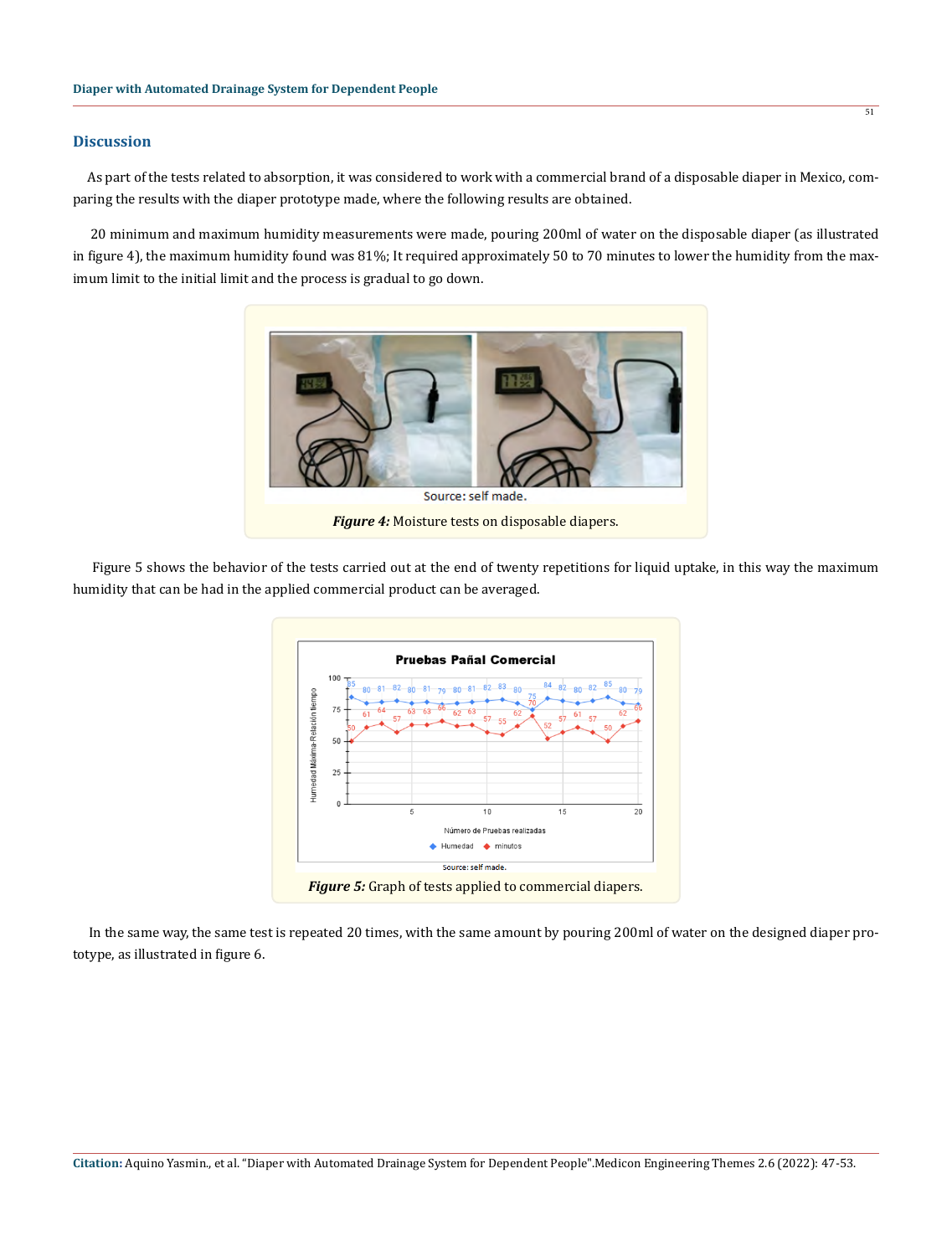

 $52$ 

 The maximum humidity found is 70%. It takes approximately 10 to 20 minutes to lower the humidity from the maximum limit to the initial limit. But it takes about 8 minutes to go down from the maximum limit to a medium limit.

 In the same way, the behavior of the maximum humidity found in the proposed product can be observed, which can be seen in figure 7 below for its interpretation.



#### **Conclusion**

 The proposed diaper prototype compared to the most used urine collector: the disposable diaper, presents a considerable advantage in terms of humidity found, the disposable diaper by gelatinizing the urine prevents it from coming to the surface in liquid form, however, the moisture remains there and is what causes overhydration of the skin and therefore makes it more sensitive to damage and erosion, contrary to the proposed prototype, since when the liquid is drained, the moisture that is stored is minimal and therefore Therefore exposure to moisture is greatly reduced.

 The diaper prototype is in the validation phase to start the real tests (patient-urine) and capture urination for up to 12 hours, where tests will be carried out to verify humidity, comfort, vibrations, among other possible factors.

 The purpose of publicizing this research project in its validation stage is for educational and motivational purposes for the areas of knowledge is to disclose the result of having applied technologies for the benefit of society, in addition, it is worth mentioning that until At the moment, the prototype is in the process of being registered as a patent under the file MX/a/2021/007664 before the Mexican Institute of Industrial Property of the Divisional Directorate of Patents in Mexico, with the name of "Device for the automated drainage of fluids corporal for dependent persons".